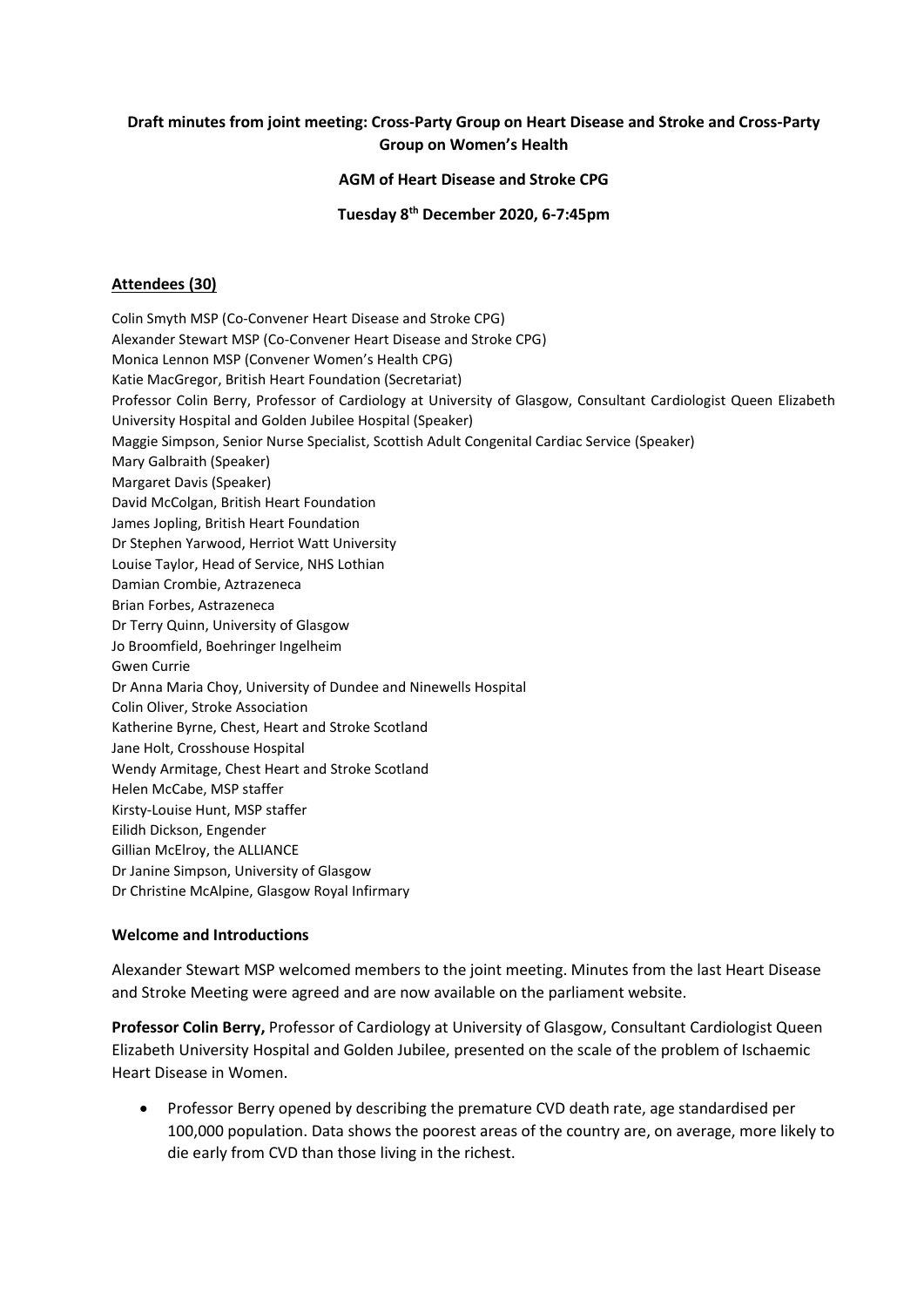- Disability adjusted life years (DALYs) ischaemic heart disease carries such a health imposition because it may affect the young. An individual aged 35 who has a heart attack, carries that diagnosis for the rest of their life.
- Professor Berry then moves onto to talk about some epidemiology which was supported by the BHF in relation to the devolved nations. Age standardised mortality ratios for men are compared with age standardised mortality ratios for women. From this, for women in Scotland there has been a rising trend for women who have died from Ischaemic heart disease in recent years.
- In the West of Scotland Prof. Berry and his team (and external partners) endeavoured to overcome some of the data gaps in our knowledge around heart attack and how patients are manged in a complex healthcare systems.
- Through this joint working project, they were able to link patient records and their journeys of individual patients. Over 75,000 patients were analysed for sex-differences.
- There does appear to be differences in how men and women who have had a heart attack are managed in the NHS in the West of Scotland. Also differences in what medicines were prescribed between hospitals and health boards. This will probably be similar in other parts of the world.
- When a woman experiences a heart attack, she is more likely to be at least 4 years older, and with age other morbidities accrue over time.
- Without having audit and research we wouldn't be able to better understand how patients needed to be treated. For example, care is optimised if a patient presents directly to the heart attack centre and not A&E but we know that higher proportion of women present to A&E and therefore don't receive treatment as quickly as would be optimal.
- Some solutions:
	- o Support systems (from different stakeholders, BHF, NHS, Scottish Government women's health plan)
	- o National audit MI (e-registry)
	- o Women's Heart Health Champion at all levels to address the needs of individual patients (Health Centre, Hospital and Health Board). This would be multi-disciplinary linking together all the services that might be relevant.

**Maggie Simpson** Senior Nurse Specialist, Scottish Adult Congenital Cardiac Service, updated the group on the work of the women's heart health sub-group.

- Awareness and education of heart disease in women needs improvement, for health professionals too. Women think they are more likely to die from breast cancer than a heart attack when in fact the opposite is true. There isn't one type of heart disease, a whole systems approach must be taken.
- Not only older women who are affected. There are young women who are either born with, inherit or acquire heart disease as children or teenagers. Other facts that affect women include: race, ethnicity, a women's income, education, postcode (deprivation), social support to a women.
- **Women and pregnancy**. For women with known heart disease there is opportunities before a pregnancy what risk means for her in a pregnancy. Heart disease is the most common cause of death for pregnant women and women first year post-partum (accounting for ¼ of all deaths)
- **Interactions with healthcare professionals:** Looking to interactions with healthcare professionals, women have greater interactions than men. There is an opportunity here to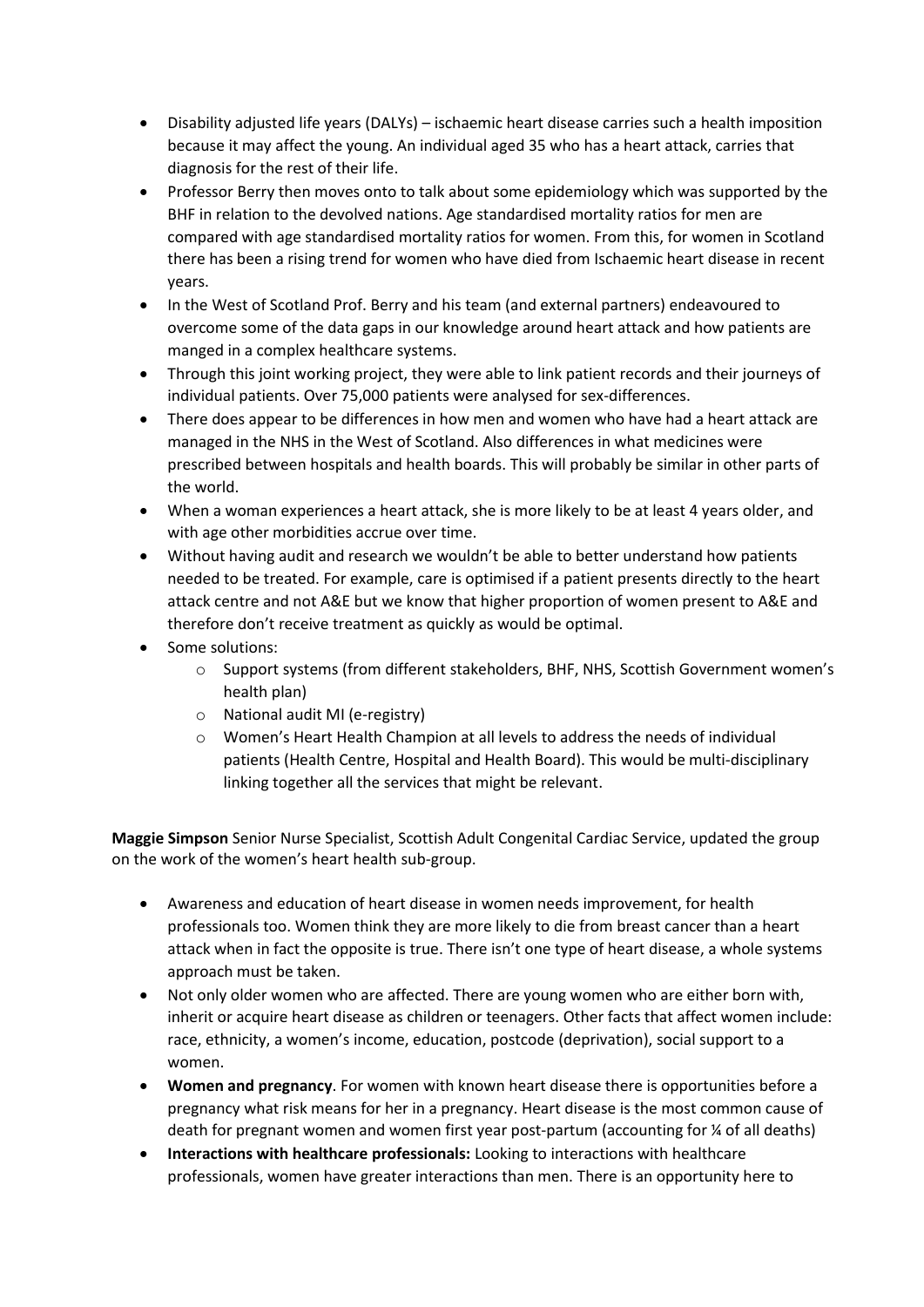assess women's wider health needs (e.g. through their interaction with gynaecology or sexual health services, especially those with PCOS or endometriosis)

- **Cardiac rehabilitation** is a fantastic intervention. It is shown to improve quality life and outcomes after presentation of heart conditions. Despite this, women are less likely to be referred to cardiac rehab and less likely to uptake that invitation even though they might benefit as much as men do. Across Scotland there is a inequity of access to psychological support which is a further argument for a whole systems approach.
- **Women in research:** Unfortunately, in terms of research that guides practice women are in the minority and continually underrepresented in trials which makes it challenging to know that the intervention that we prescribe or carry out are going to have the same benefit as the majority of men in these trials.
- Group looked at the SIGN guidelines of heart disease and discovered there were no genderspecific recommendations, even where there is research to back it up. Following conversations with SIGN, it is hoped that the guidelines will be reviewed soon with the possibility of creating a women specific guidelines.
- **Data** is key to everything we do. Scotland collects a lot of data via the CHI number but there is no effort to link up all the data to show the inequities in care, outcomes in care and what the care means to the care user. The heart health sub-group is really focused on ensuring that the patients and validated measurement tools are used so that we get the user experience which will help us develop services that help us meet the needs of the women who use them.
- **Pathways**: there are big gaps in Scotland. Having transition care for young teenage girls with heart disease has shown across Europe and the World to lead to better engagement with healthcare services so they don't present in an acute situation. Also helps them think about their heart condition and it informs their contraceptive and pregnancy choice which has a massive impact on their life going forward.
- We do so many good things in Scotland at the moment, but we are not doing the in a joined up cohesive networked approach.
- Women's heart health leadership role would prove immensely beneficial as it would bring together all the different teams and stakeholders involved in a woman's care. A lot of this work is already underway with a number of clinicians ready to drive the work forward.

# **Mary Galbraith and Margaret Davis** Lived Experience Perspective

- Mary explained SCAD and microvascular angina of which predominately affects women. SCAD is a cause of heart attack or sudden cardiac arrest but is not an atherosclerotic disease. SCAD can develop as either a bleed in the layers of the artery wall, or lining of the artery wall is quite fragile and for some reason it tears, causing a dissection flap that can impede the flow of blood to the heart which can cause a heart attack.
- Microvascular angina is another condition that predominately affects women and like SCAD it is under-recognised, under-diagnosed and under-treated. It is cause by problems in the tiny arteries within the heart muscle that play a crucial role in supplying blood to the heart. It can be quite painful, debilitating and can significantly affect people's quality of life as well as increasing the risk of major adverse cardiac events.
- In May 2018, Margaret was fit and healthy, had no heart issues, normal cholesterol, low to normal blood pressure and didn't smoke or drink excessively.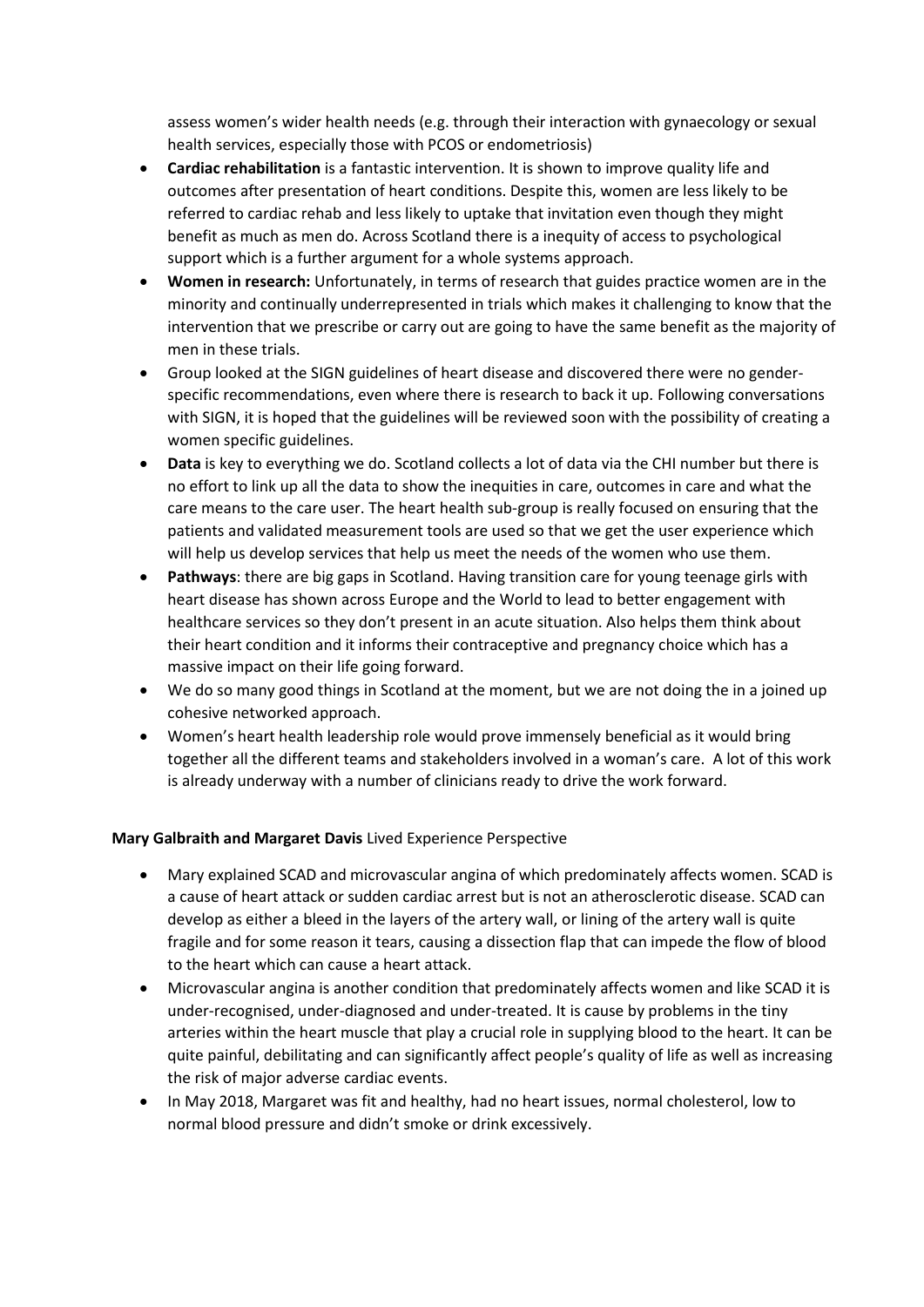- She had just stopped taking her HRT treatment after being on the medication for 15 years She was on a walking holiday in the Lake District where she suffered a fall. The following day she had a SCAD and heart attack.
- Margaret is extremely grateful for the quality of care she received both in the Lake District and at her local hospital as she was seen by a SCAD expert.
- Margaret suffered with anxiety and had psychological effects following her heart attack and SCAD for which she was referred to Cardiac Rehab despite not being eligible. The local cardiac team worked with the specialist team at Leicester. The cardiac nurse realised that she was actually quite fit and it was psychological problems that were holding her back.
- The importance of cardiac rehab is well evidence. One study showed that we are 6x less likely to have an adverse follow up event if we have tailored cardiac rehab. SCAD patient's mental health often suffers as there it can't be predicted and it has not cure.
- Mary was 39 years old, a teacher living on South Uist when she had her first SCAD.
- Mary took ill at home and initially her ECG, performed by the paramedics, was normal. It was a troponin test that later diagnosed her with having a heart attack. While in hospital she had a second heat attack with ECG changes this time. Mary was then transferred to the Golden Jubilee where she was diagnosed with SCAD and was under the care of a SCAD expert. Mary also attended cardiac rehab. Following her return to work she had another SCAD and continued to suffer with chest pain which was later diagnosed with microvascular angina from her original cardiologist.
- Margaret and Mary are both so grateful that they have survived, that their cardiologists took their symptoms seriously and they are acutely aware that others don't. They are able to advocate for themselves and are aware that other women are not so fortunate.
- They have spoken with other SCAD and women heart patients and it became clear the quality of care is not equal. The realised that care for women in general is not equal.
- Margaret reiterates that women's heart health is not a level playing field and there are statistics to back it up. Something else needs to be done.
- Overall, they have four goals:
	- 1. To have a specialist SCAD clinic in Scotland
	- 2. To change the SIGN Guidelines to cover SCAD
	- 3. Cardiac Rehab available to all
	- 4. To support one another.

# **QUESTION AND DISUSSIONS**

- Everything you have just said about heart attack is also true in stroke. The differences in outcomes are striking, what are the underlying reasons: biological, environmental, lifestyle, socioeconomic?
	- $\circ$  It is multifactorial. What I have learned is that we have become better positioned as Doctors with development of new tests, small vessel function. We are now able to diagnose these conditions as a result of these new tests that have become available in recent years.
	- $\circ$  It speaks to issues around medical education and how doctors understand clinical problems because if the teaching is traditional, you will look for traditional things (coronary artery disease is largely a male problem, but with small vessel problems, the opposite is true).
	- $\circ$  This presents a real issue for medicine because if we use test to detect coronary artery, we will systematically disadvantage those with small vessel disease who are mainly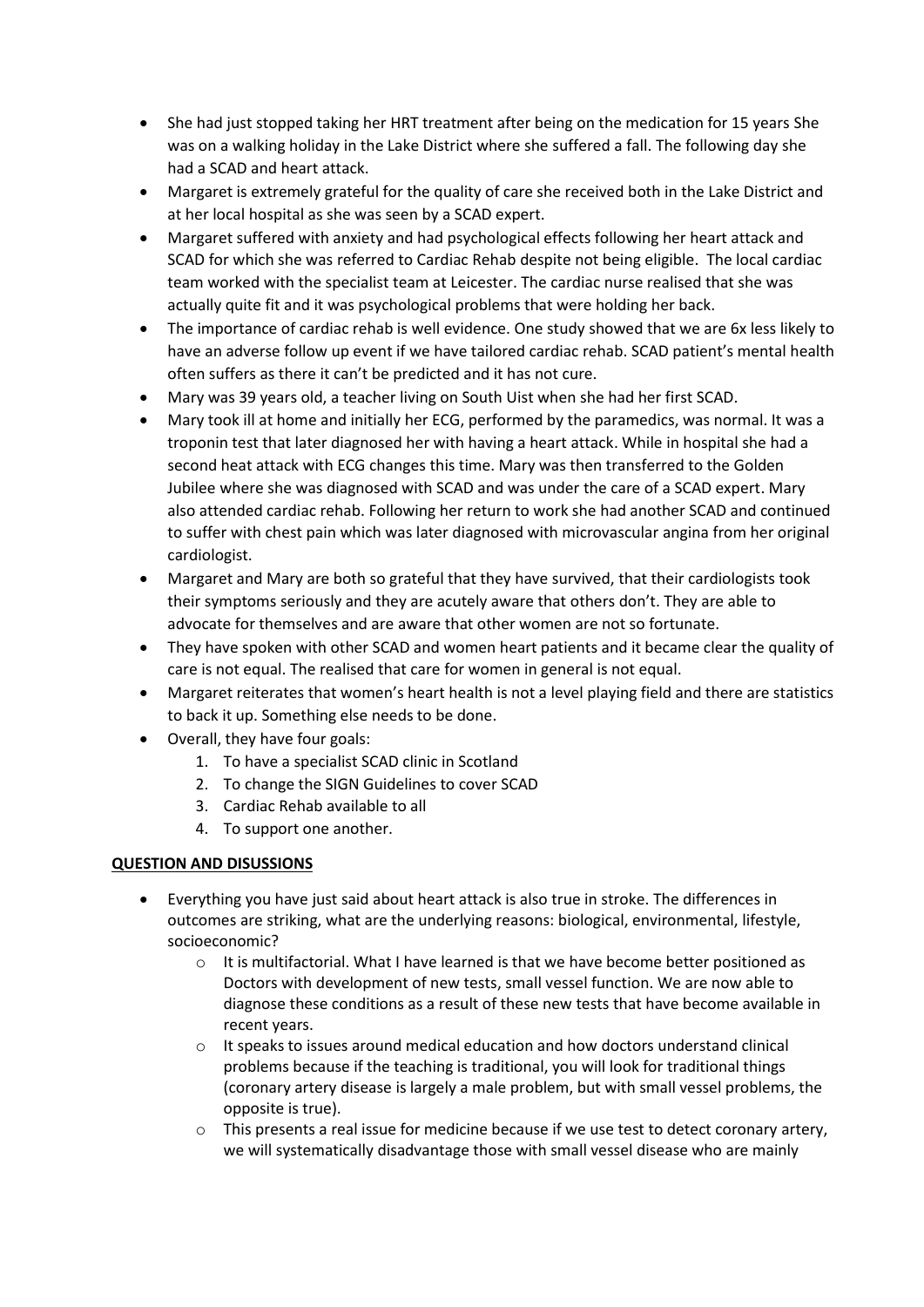women. Data is key. We just don't know what we don't know. We are not auditing heart attack or other forms of heart disease at this time.

- Women often present to gynaecology / sexual reproductive health and primary care to discuss menopause management - which is an ideal opportunity for us to discuss this. Do we have a way to record/capture if women are using/have used HRT in relation to developing IHD as in some European countries HRT is used in primary prevention.
	- $\circ$  Yes, but it is incredibly challenging. It is easy to look back and see if she has every had HRT but if you wanted to look at the number of women who have been prescribed HRT and then look at outcomes after that it is an incredibly challenging and costly process.
	- $\circ$  Just another example of where the data is there in the prescribing system, there is a women's health record but combining the two to come up with meaningful information is where the challenge lies.
- Were you socked about your condition? Did you think it was something that affected women? How do we, as Policymakers dispel this myth and seek help when need it?
	- o I was the last person who would have thought that I would ever have a heart attack. I was extremely fit and it was not on my radar at all. I never ever thought of it as being a women's condition.
	- $\circ$  For me, there is a need for a very strong awareness campaign; Women tend to ignore symptoms. Awareness is needed for both women themselves but also for healthcare professionals. Symptoms are often different for women too.
- Views on whether there are systemic inequalities in how research is funded. How much is directed specifically for women in regards of heart health? IF there is an imbalance how do we address it?
	- o Heart disease in men and women naturally differs, and if studies are funded on the basis of coronary artery disease that will systemically bias funding to male forms of heart disease.
- BHF is a response mode funder. We don't dictate what people research but analyse and reward the best science and research. How do orgs like the BHF, structure the committees and our approach to funding research to be less focused on coronary artery disease?
	- $\circ$  The other thing to mention is that research is based on the ability to answer the question. And coronary artery are in terms of size are relatively straightforward to analyse using standard NHS tests. We know have the tools, knowledge and increasingly treatment looking into micro-vessels now.
- It was good to hear Colin say the SIGN guidelines are being worked on. It would be good to hear whether progress is being made on cardio rehab provision and to what extent do we have a postcode lottery? And on women's heart health champions, is this something that could be actioned relatively quickly/easily in organisations? Does the Parliament and/or Government have a Women's Heart Health Champion?
	- $\circ$  For this plan it is important that we take a short/ medium and long-term approach. A women's health leadership role could cover a whole range of conditions. Could be overall women's health champion or specific to heart health.
	- $\circ$  This could lead to very quick wins in terms of quickly identifying clinicians in each area that can come together across the multi-disciplinary team to very quickly develop pathways to improve care for women.
	- $\circ$  Longer terms regard looking to things like education and build from there if we want to have an impact for the future.